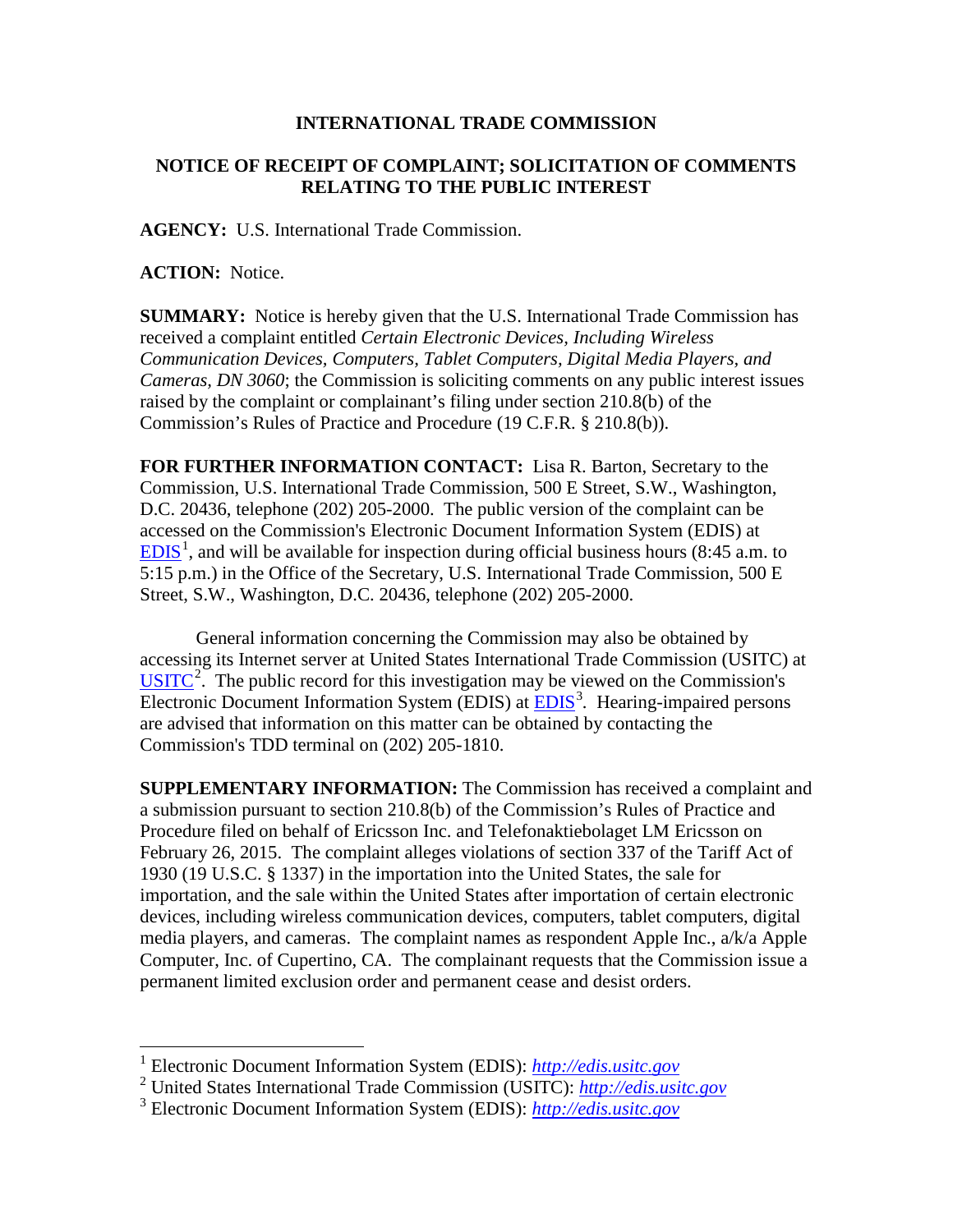Proposed respondents, other interested parties, and members of the public are invited to file comments, not to exceed five (5) pages in length, inclusive of attachments, on any public interest issues raised by the complaint or section 210.8(b) filing. Comments should address whether issuance of the relief specifically requested by the complainant in this investigation would affect the public health and welfare in the United States, competitive conditions in the United States economy, the production of like or directly competitive articles in the United States, or United States consumers.

In particular, the Commission is interested in comments that:

- (i) explain how the articles potentially subject to the requested remedial orders are used in the United States;
- (ii) identify any public health, safety, or welfare concerns in the United States relating to the requested remedial orders;
- (iii) identify like or directly competitive articles that complainant, its licensees, or third parties make in the United States which could replace the subject articles if they were to be excluded;
- (iv) indicate whether complainant, complainant's licensees, and/or third party suppliers have the capacity to replace the volume of articles potentially subject to the requested exclusion order and/or a cease and desist order within a commercially reasonable time; and
- (v) explain how the requested remedial orders would impact United States consumers.

Written submissions must be filed no later than by close of business, eight calendar days after the date of publication of this notice in the *Federal Register*. There will be further opportunities for comment on the public interest after the issuance of any final initial determination in this investigation.

Persons filing written submissions must file the original document electronically on or before the deadlines stated above and submit 8 true paper copies to the Office of the Secretary by noon the next day pursuant to section 210.4(f) of the Commission's Rules of Practice and Procedure (19 C.F.R. § 210.4(f)). Submissions should refer to the docket number ("Docket No. 3060") in a prominent place on the cover page and/or the first page. (*See* Handbook for [Electronic Filing Procedures](http://www.usitc.gov/secretary/fed_reg_notices/rules/handbook_on_electronic_filing.pdf), *Electronic Filing Procedures*<sup>[4](#page-1-0)</sup>). Persons with questions regarding filing should contact the Secretary (202-205-2000).

Any person desiring to submit a document to the Commission in confidence must request confidential treatment. All such requests should be directed to the Secretary to

 $\overline{a}$ 

<span id="page-1-0"></span><sup>4</sup> Handbook for Electronic Filing Procedures:

http://www.usitc.gov/secretary/fed\_reg\_notices/rules/handbook\_on\_electronic\_filing.pdf